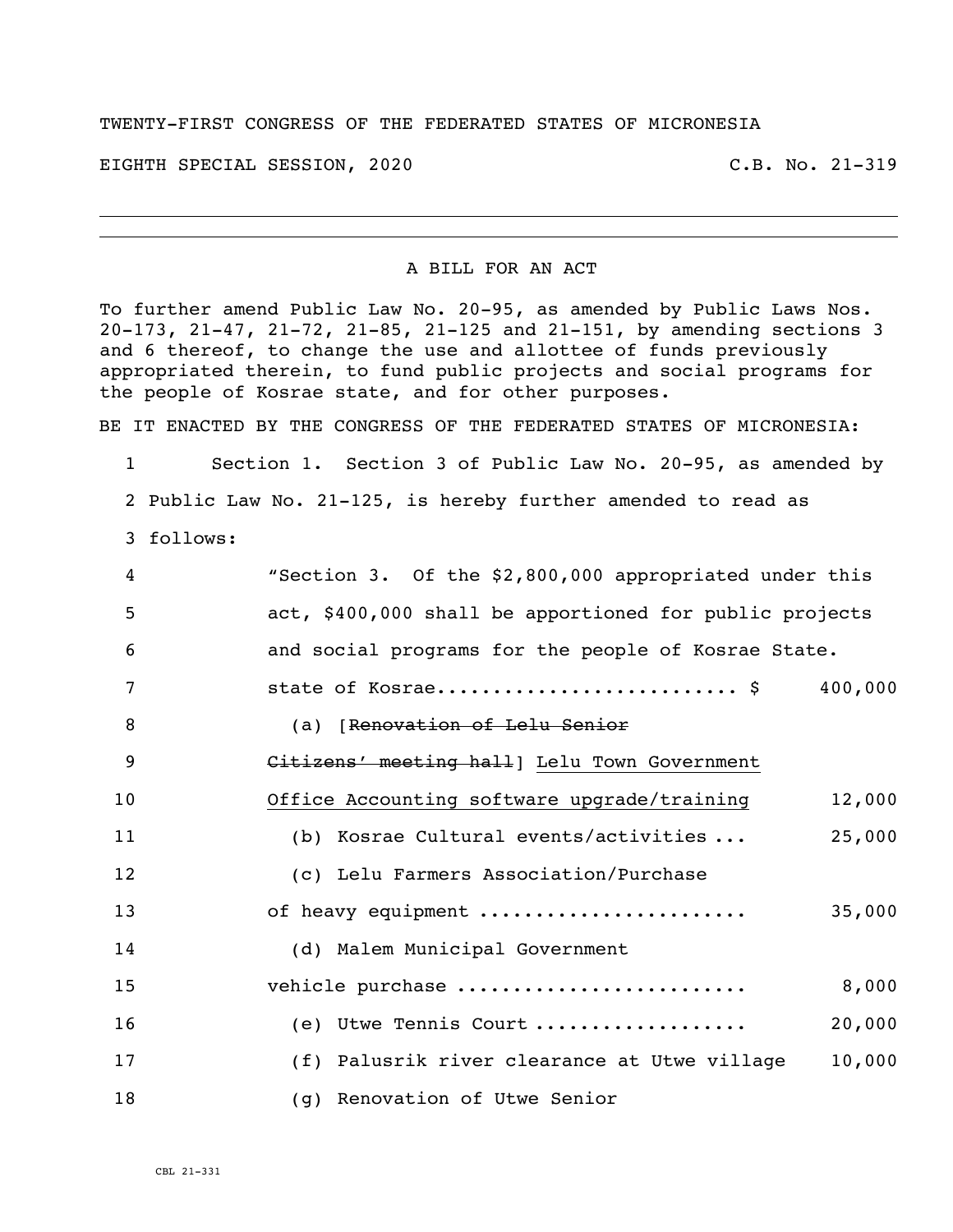C.B. No. 21-319

i<br>L

| $\mathbf{1}$   | Citizens' building  \$<br>18,000                            |
|----------------|-------------------------------------------------------------|
| $\overline{2}$ | (h) Construction of Tafunsak Senior                         |
| 3              | 6,000<br>Citizens' building                                 |
| 4              | (i) Lelu Farmers Association seedling project.<br>10,000    |
| 5              | (j) Kucplu Youth Center<br>10,000                           |
| 6              | (k) Lelu Farm Roads<br>21,000                               |
| 7              | (1) Malem Senior Citizens' Building Renovation<br>25,000    |
| 8              | (m) Kosrae Association of Guam (KAG)<br>30,000              |
| 9              | (n) COM-FSM students' outstanding debts.<br>40,000          |
| 10             | (o) Scholarships for Kosraean Students<br>100,000           |
| 11             | (p) Medical referrals/travel and                            |
| 12             | associated costs<br>20,000                                  |
| 13             | 10,000"<br>(q) Weight lifting equipment and trainings       |
| 14             | Section 2. Section 6 of Public Law No. 20-95, as amended by |
| 15             | Public Law No. 21-125, is hereby further amended to read as |
| 16             | follows:                                                    |
| 17             | "Section 6. Allotment and management of funds and lapse     |
| 18             | date. All funds appropriated by this act shall be           |
| 19             | allotted, managed, administered and accounted for in        |
| 20             | accordance with applicable laws, including, but not         |
| 21             | limited to, the Financial Management Act of 1979.<br>The    |
| 22             | allottee shall be responsible for ensuring that these       |
| 23             | funds, or so much thereof as may be necessary, are used     |
| 24             | solely for the purpose specified in this act, and that      |
|                |                                                             |

of 5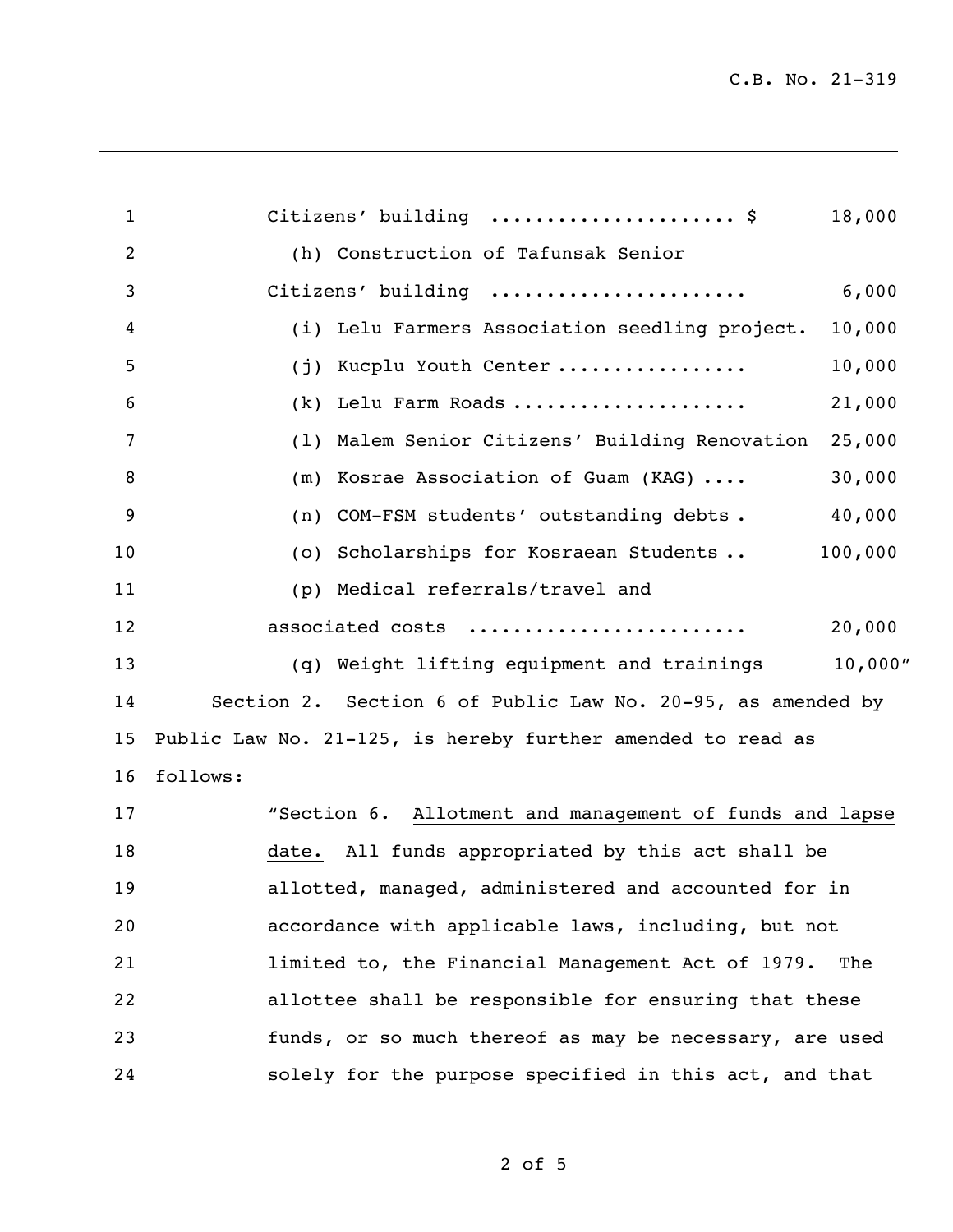C.B. No. 21-319

i<br>L

 no obligations are incurred in excess of the sum appropriated. The allottee of the funds appropriated under section 2 of this act shall be the Governor of Yap State or his designee, PROVIDED THAT, the allottee of funds appropriated under subjection 2(c) and 2(h) of this act shall be the President of the Federated States of Micronesia or his designee; and PROVIDED THAT the allottee of funds appropriated under subsection 2(a) of this act shall be the President of the COM-FSM or his designee. The allottee of funds appropriated under sections 3 and 4 of this act shall be the President of the Federated States of Micronesia or his designee; PROVIDED THAT, the allottee of funds appropriated under 14 subsections 3(a) to 3(1) of this act shall be the [Mayor of Tafunsak Municipal Government] Governor of Kosrae State or his designee; the allottee of funds appropriated under subsections 3(m) to 3(q) of this act shall be the Mayor of Lelu Municipal Government or his designee; the allottee of funds appropriated under subsections 4(1)(e), 4(2)(a), 4(2)(b), 4(2)(d) and 4(2)(f) of this act shall be the Pohnpei Transportation Authority; the allottee of funds appropriated under subsections 4(2)(c) of this act shall be the President of the COM-FSM or his designee; the allottee of funds

of 5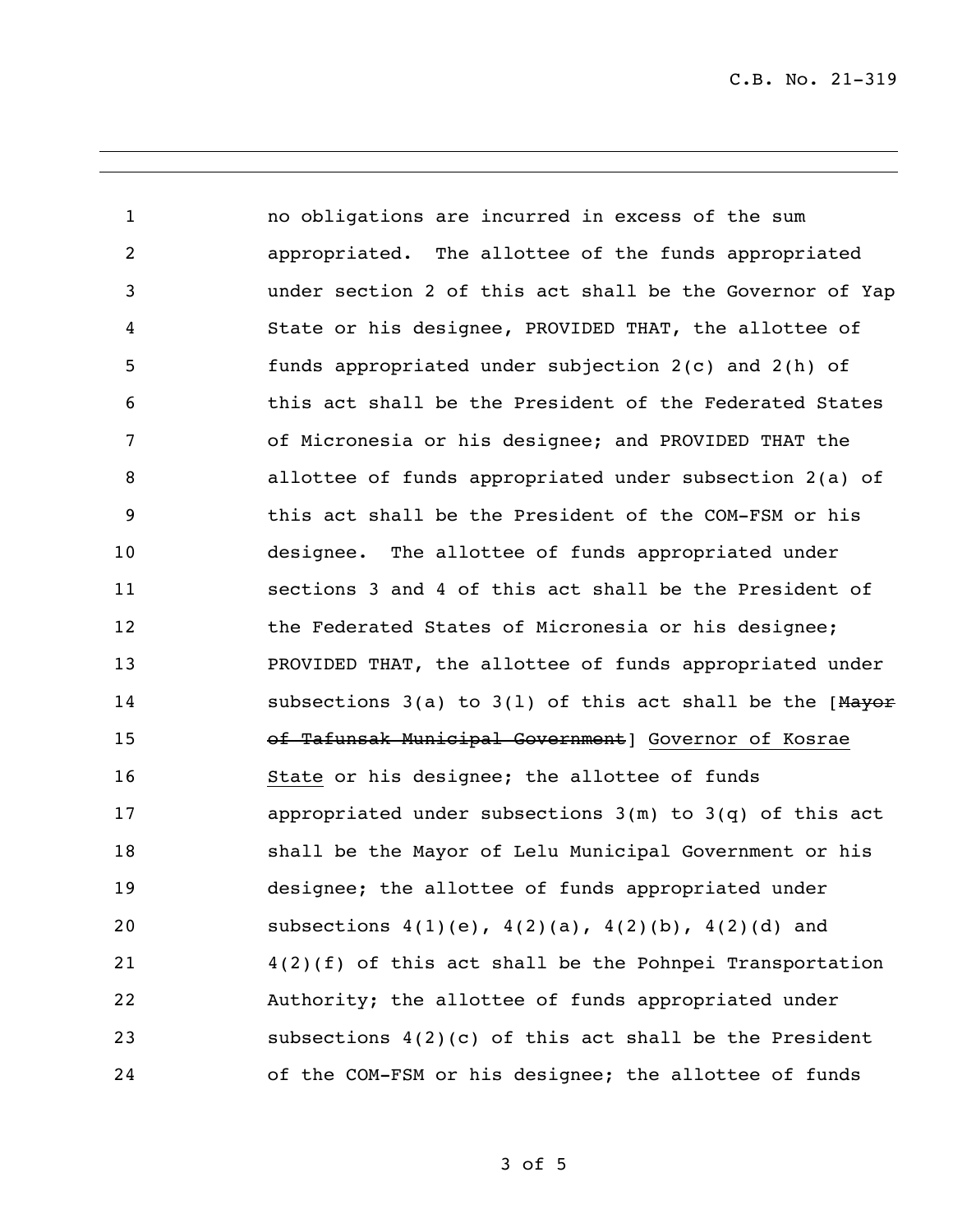C.B. No. 21-319

i<br>L

1 appropriated under subsection  $4(2)(e)$ ,  $4(2)(q)$ ,  $4(2)(h)$  and 4(2)(i) of this act shall be the Secretary of the Department of Transportation, Communications and Infrastructure or his designee; the allottee of funds appropriated under subsections 4(3)(g) and 4(3)(m) of this act shall be the Lukenmoanlap of Kitti; the allottee of funds appropriated under subsection 4(3)(f) 8 6 6 of this act shall be the FSM National Olympic Committee; the allottee of funds appropriated under subsections  $4(3)(h)$  and  $4(3)(1)$  of this act shall be the Chief Justice of Madolenihmw; the allottee of funds appropriated under subsection 4(4)(c) of this act shall be the Mayor of Pingelap Municipal Government or his designee; the allottee of funds appropriated under subsection 4(4)(d) of this act shall be the Mayor of Mwokilloa Municipal Government or his designee. The allottee of the funds appropriated under subsections 5(1) and 5(6) of this act shall be the Governor of Chuuk State or his designee; the allottee of the funds appropriated under subsection 5(2) of this act shall be the Mortlocks Island Development Authority (MIDA); the allottee of the funds appropriated under subsection 5(3) of this act shall be the Mayor of Weno Municipal Government or his designee; the allottee of the funds

of 5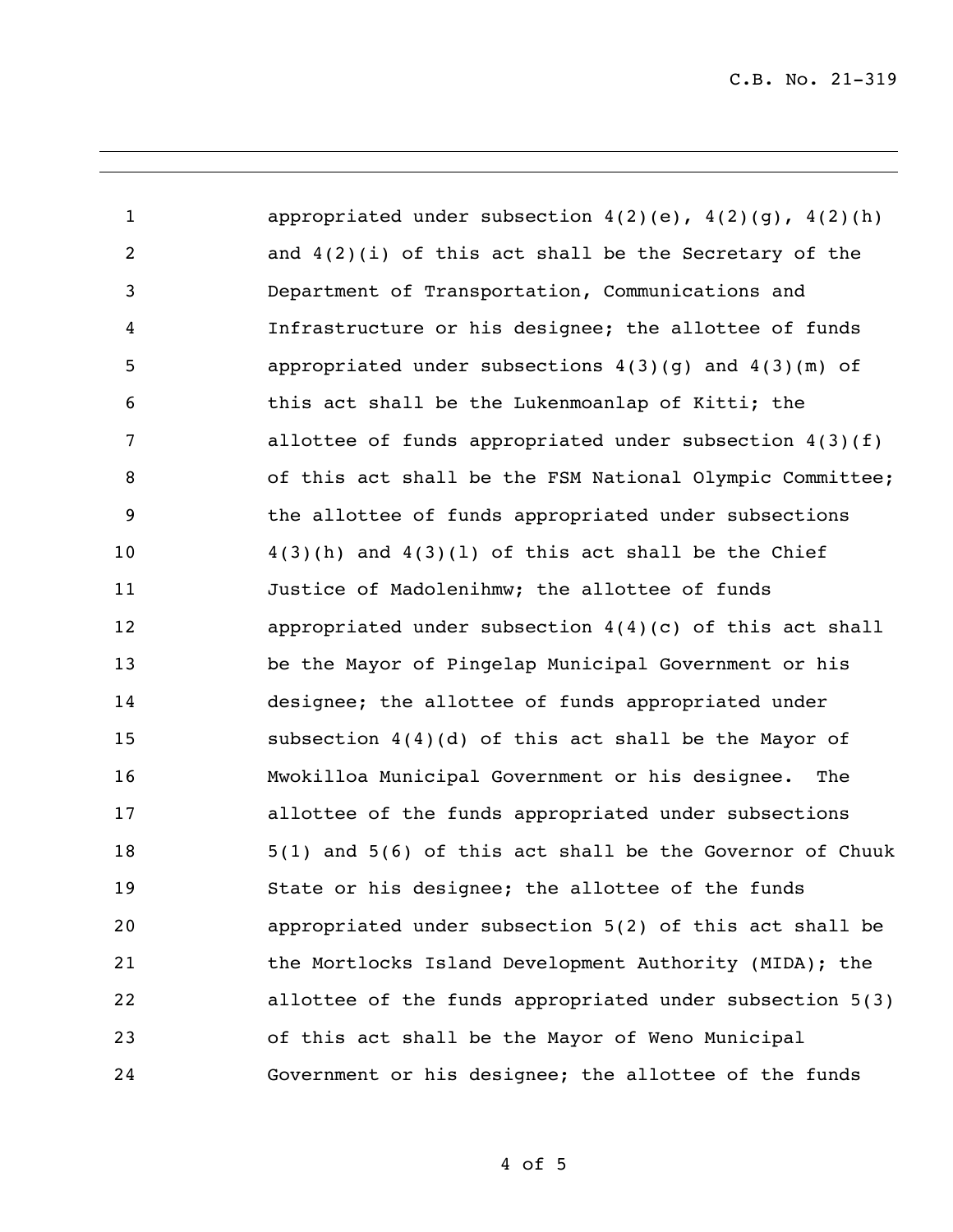i<br>L

| $\mathbf{1}$ | appropriated under subsection 5(4) of this act shall be       |
|--------------|---------------------------------------------------------------|
| 2            | the Southern Namoneas Development Authority; the              |
| 3            | allottee of the funds appropriated under subsection 5(5)      |
| 4            | of this act shall be the Faichuk Development Authority.       |
| 5            | The authority of the allottee to obligate funds               |
| 6            | appropriated by this act shall lapse on September 30,         |
| 7            | $2022.$ "                                                     |
| 8            | Section 3. This act shall become law upon approval by the     |
|              | 9 President of the Federated States of Micronesia or upon its |
|              | 10 becoming law without such approval.                        |
| 11           |                                                               |
|              | 12 Date: 10/26/20<br>Introduced by: Aren B. Palik             |
| 13           | Aren B. Palik                                                 |
| 14           |                                                               |
| 15           |                                                               |
| 16           |                                                               |
| 17           |                                                               |
| 18           |                                                               |
| 19           |                                                               |
| 20           |                                                               |
| 21           |                                                               |
| 22           |                                                               |
| 23           |                                                               |
| 24           |                                                               |